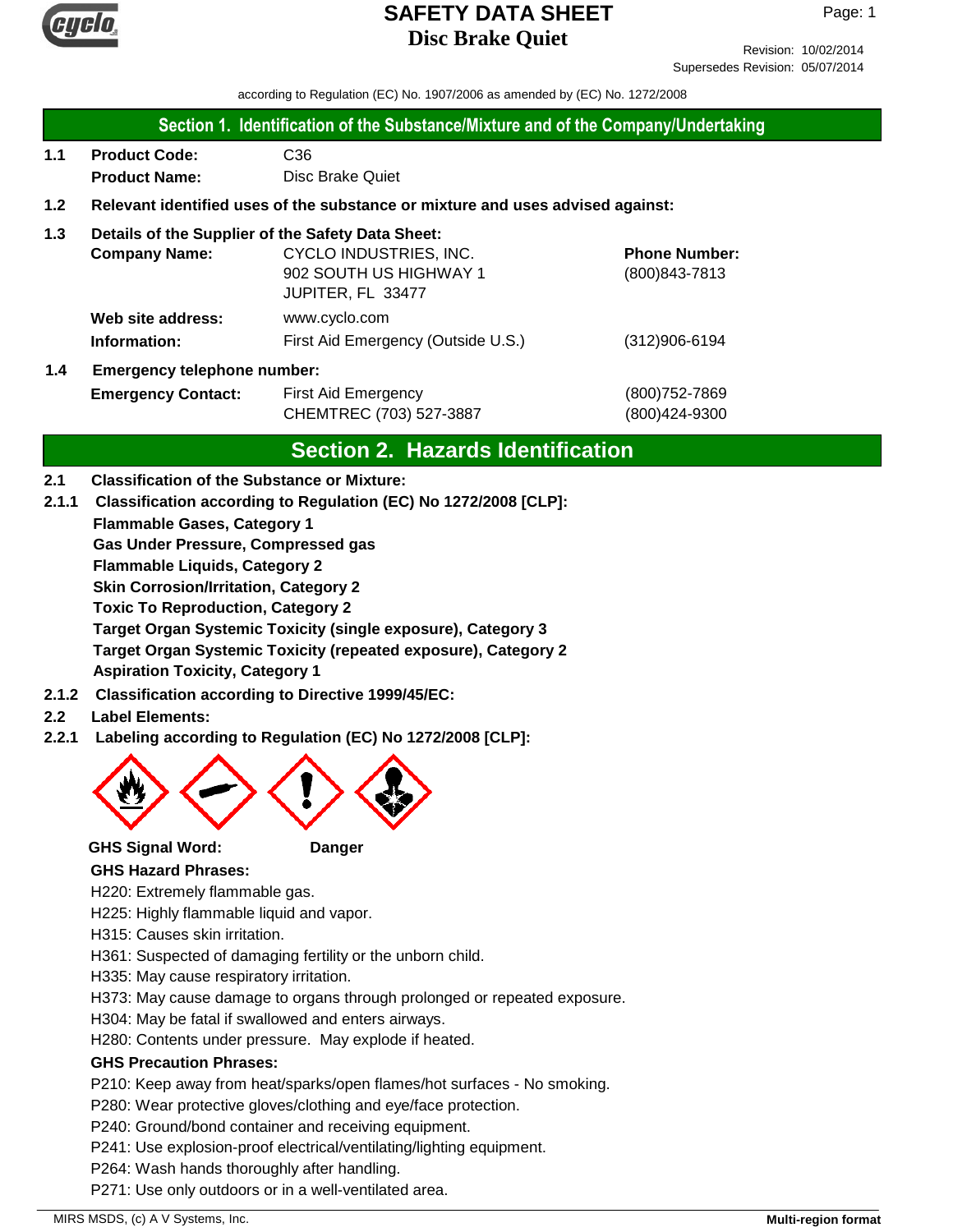

Revision: 10/02/2014 Supersedes Revision: 05/07/2014

P260: Do not breathe dust/fume/gas/mist/vapours/spray. P273: Avoid release to the environment.

## **GHS Response Phrases:**

P370+378: In case of fire, use CO2, dry chemical or foam for extinction.

P301+330+331: IF SWALLOWED: Rinse mouth. Do NOT induce vomiting.

P304+340: IF INHALED: Remove victim to fresh air and keep at rest in a position comfortable for breathing. P303+361+353: IF ON SKIN (or hair): Remove/take off immediately all contaminated clothing. Rinse skin with water/shower.

P363: Wash contaminated clothing before reuse.

P305+351+338: IF IN EYES: Rinse cautiously with water for several minutes. Remove contact lenses, if

present and easy to do. Continue rinsing.

P309+311: Call a POISON CENTER or doctor/physician if exposed or you feel unwell.

#### **GHS Storage and Disposal Phrases:**

P410: Protect from sunlight.

P501: Dispose of contents/container in accordance with local/regional/national/international regulation. P403+233: Store container tightly closed in well-ventilated place.

#### **2.2.2 Labeling according to Directive 1999/45/EC:**



## **2.3 Adverse Human Health**

**Effects and Symptoms:**

|          | <b>Section 3. Composition/Information on Ingredients</b>               |                      |                           |                                                                                                                                                                         |
|----------|------------------------------------------------------------------------|----------------------|---------------------------|-------------------------------------------------------------------------------------------------------------------------------------------------------------------------|
| CAS#     | Hazardous Components (Chemical Name)/<br><b>REACH Registration No.</b> | <b>Concentration</b> | $EC$ No./<br>EC Index No. | <b>Risk Phrases/</b><br><b>GHS Classification</b>                                                                                                                       |
| 142-82-5 | Heptane                                                                | 40.0 -50.0 %         | 205-563-8<br>601-008-00-2 | F; Xn; N; R11-38-50/53-65-67<br>Flam. Liq. 2: H225<br>Asp. Toxic. 1: H304<br>Skin Corr. 2: H315<br>TOST (SE) 3: H335 H336<br>Aquatic (A) 1: H400<br>Aquatic (C) 1: H410 |
| 74-98-6  | Propane                                                                | 10.0 -20.0 %         | 200-827-9<br>601-003-00-5 | $F +$ ; R12<br>Comp. Gas: H280<br>Flam, Gas 1: H220                                                                                                                     |
| 108-88-3 | Toluene                                                                | 10.0 -15.0 %         | 203-625-9<br>601-021-00-3 | F; Xn; R11-38-48/20-63-65-67<br>Flam. Liq. 2: H225<br>Asp. Toxic. 1: H304<br>Skin Corr. 2: H315<br>TOST (SE) 3: H335 H336<br>Toxic Repro. 2: H361<br>TOST (RE) 2: H373  |
| 106-97-8 | <b>Butane</b>                                                          | $1.0 - 10.0 %$       | 203-448-7<br>601-004-01-8 | F+; T; R45-46-12<br>Flam, Gas 1: H220<br>Comp. Gas: H280                                                                                                                |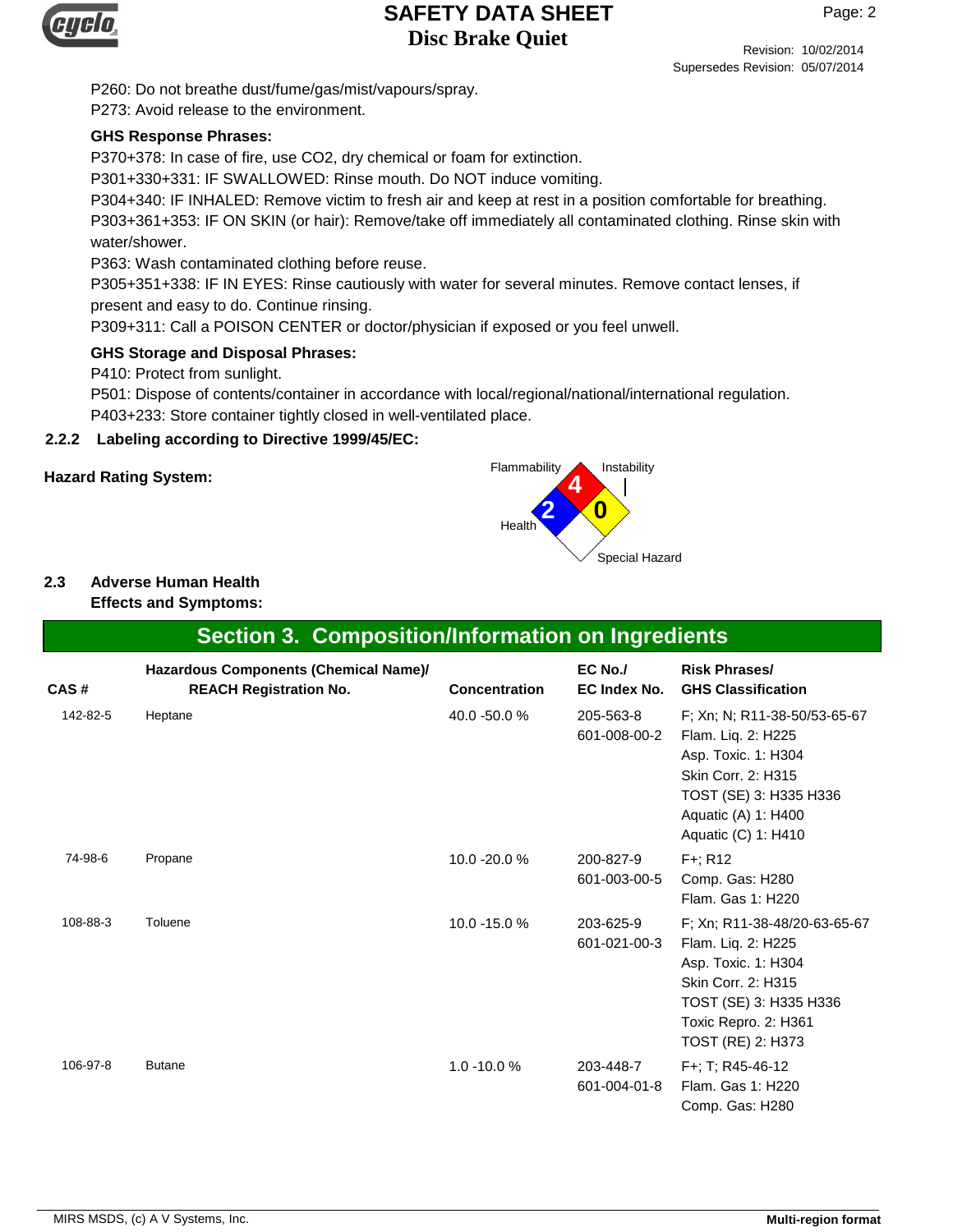

Page: 3

|      |                                              |                                                           |                                                                                                                                                                                                                                                                                                                                                                                                                                                                                          | <b>Section 4. First Aid Measures</b>                                                                                                                                                                                                                                                                                                                                                                                                                                                                                                                                                                                                                                      |                                                               |                  |
|------|----------------------------------------------|-----------------------------------------------------------|------------------------------------------------------------------------------------------------------------------------------------------------------------------------------------------------------------------------------------------------------------------------------------------------------------------------------------------------------------------------------------------------------------------------------------------------------------------------------------------|---------------------------------------------------------------------------------------------------------------------------------------------------------------------------------------------------------------------------------------------------------------------------------------------------------------------------------------------------------------------------------------------------------------------------------------------------------------------------------------------------------------------------------------------------------------------------------------------------------------------------------------------------------------------------|---------------------------------------------------------------|------------------|
| 4.1  | <b>Measures:</b>                             |                                                           | immediately if adverse reaction occurs.                                                                                                                                                                                                                                                                                                                                                                                                                                                  | Description of First Aidlf swallowed, seek medical attention immediately. Aspiration hazard: do not induce<br>vomiting or give anything by mouth because this material can enter the lungs and cause<br>severe lung damage. Do not leave individual unattended. If inhaled, remove to fresh air.<br>If not breathing, give artificial respiration. If breathing is difficult, give oxygen. Ilf in eyes,<br>rinse cautiously with water for several minutes. Remove contact lenses, if present and<br>easy to do. Continue rinsing. In case of skin contact, wash with soap and water.<br>Remove contaminated clothing and shoes, and launder before reuse. Call physician |                                                               |                  |
|      |                                              |                                                           |                                                                                                                                                                                                                                                                                                                                                                                                                                                                                          | <b>Section 5. Fire Fighting Measures</b>                                                                                                                                                                                                                                                                                                                                                                                                                                                                                                                                                                                                                                  |                                                               |                  |
| 5.1  | Media:                                       |                                                           | Suitable Extinguishing Carbon dioxide, dry chemicals, foam.                                                                                                                                                                                                                                                                                                                                                                                                                              |                                                                                                                                                                                                                                                                                                                                                                                                                                                                                                                                                                                                                                                                           |                                                               |                  |
| 5.2  | and Hazards:                                 |                                                           | Flammable Properties No data available.                                                                                                                                                                                                                                                                                                                                                                                                                                                  |                                                                                                                                                                                                                                                                                                                                                                                                                                                                                                                                                                                                                                                                           |                                                               |                  |
|      | <b>Flammability</b>                          | <b>Classification:</b>                                    | NFPA Level 2 Aerosol                                                                                                                                                                                                                                                                                                                                                                                                                                                                     |                                                                                                                                                                                                                                                                                                                                                                                                                                                                                                                                                                                                                                                                           |                                                               |                  |
|      | Flash Pt:                                    |                                                           |                                                                                                                                                                                                                                                                                                                                                                                                                                                                                          | <= 0.00 F (-17.8 C) Method Used: TAG Closed Cup                                                                                                                                                                                                                                                                                                                                                                                                                                                                                                                                                                                                                           |                                                               |                  |
|      |                                              | <b>Explosive Limits:</b>                                  | LEL: No data.                                                                                                                                                                                                                                                                                                                                                                                                                                                                            | UEL: No data.                                                                                                                                                                                                                                                                                                                                                                                                                                                                                                                                                                                                                                                             |                                                               |                  |
|      |                                              | <b>Autoignition Pt:</b>                                   | No data.                                                                                                                                                                                                                                                                                                                                                                                                                                                                                 |                                                                                                                                                                                                                                                                                                                                                                                                                                                                                                                                                                                                                                                                           |                                                               |                  |
| 5.3  | <b>Fire Fighting</b><br><b>Instructions:</b> |                                                           | present.                                                                                                                                                                                                                                                                                                                                                                                                                                                                                 | EXTREMELY FLAMMABLE. Contents under pressure. Cool exposed containers with<br>water spray to prevent bursting. SCBA should be used whenever chemical fires are                                                                                                                                                                                                                                                                                                                                                                                                                                                                                                            |                                                               |                  |
|      |                                              |                                                           |                                                                                                                                                                                                                                                                                                                                                                                                                                                                                          | <b>Section 6. Accidental Release Measures</b>                                                                                                                                                                                                                                                                                                                                                                                                                                                                                                                                                                                                                             |                                                               |                  |
| 6.3  | <b>Cleaning Up:</b>                          | <b>Methods and Material</b><br><b>For Containment and</b> | Wear appropriate protective clothing and equipment to prevent skin and eye contact.<br>Contain any liquid from leaking containers. Remove sources of ignition. Increase area<br>ventilation. Do not puncture or incinerate container. Contents under pressure. Clean up<br>using dry procedures; avoid dusting. Sweep or gather up material and place in proper<br>container for disposal or recovery. Do not allow to enter sanitary drains, sewer or surface<br>and subsurface waters. |                                                                                                                                                                                                                                                                                                                                                                                                                                                                                                                                                                                                                                                                           |                                                               |                  |
|      |                                              |                                                           |                                                                                                                                                                                                                                                                                                                                                                                                                                                                                          | <b>Section 7. Handling and Storage</b>                                                                                                                                                                                                                                                                                                                                                                                                                                                                                                                                                                                                                                    |                                                               |                  |
| 7.1  |                                              | <b>Precautions To Be</b><br><b>Taken in Handling:</b>     | reach of children.                                                                                                                                                                                                                                                                                                                                                                                                                                                                       | Keep away from heat/sparks/open flames/hot surfaces - No smoking. Wear protective<br>gloves/clothing and eye/face protection. Ground/bond container and receiving<br>equipment. Use explosion-proof electrical/ventilating/lighting equipment. Wash hands<br>thoroughly after handling. Use only outdoors or in a well-ventilated area. Do not breathe<br>dust/fume/gas/mist/vapours/spray. Avoid release to the environment. Keep out of the                                                                                                                                                                                                                             |                                                               |                  |
| 7.2  |                                              | <b>Precautions To Be</b><br><b>Taken in Storing:</b>      |                                                                                                                                                                                                                                                                                                                                                                                                                                                                                          | Store container tightly closed in well-ventilated place. Protect from sunlight.                                                                                                                                                                                                                                                                                                                                                                                                                                                                                                                                                                                           |                                                               |                  |
|      |                                              |                                                           |                                                                                                                                                                                                                                                                                                                                                                                                                                                                                          | <b>Section 8. Exposure Controls/Personal Protection</b>                                                                                                                                                                                                                                                                                                                                                                                                                                                                                                                                                                                                                   |                                                               |                  |
| 8.1  |                                              | <b>Exposure Parameters:</b>                               |                                                                                                                                                                                                                                                                                                                                                                                                                                                                                          |                                                                                                                                                                                                                                                                                                                                                                                                                                                                                                                                                                                                                                                                           |                                                               |                  |
| CAS# |                                              | <b>Partial Chemical Name</b>                              |                                                                                                                                                                                                                                                                                                                                                                                                                                                                                          | <b>Britain EH40</b>                                                                                                                                                                                                                                                                                                                                                                                                                                                                                                                                                                                                                                                       | <b>France VL</b>                                              | <b>Europe</b>    |
|      | 142-82-5                                     | Heptane                                                   |                                                                                                                                                                                                                                                                                                                                                                                                                                                                                          | TWA: 2085 mg/m3 (500 ppm)<br>STEL: ()                                                                                                                                                                                                                                                                                                                                                                                                                                                                                                                                                                                                                                     | TWA: 1668 mg/m3 (400<br>ppm)<br>STEL: 2085 mg/m3 (500<br>ppm) | TWA: 2085. mg/m3 |
|      | 74-98-6                                      | Propane                                                   |                                                                                                                                                                                                                                                                                                                                                                                                                                                                                          | No data.                                                                                                                                                                                                                                                                                                                                                                                                                                                                                                                                                                                                                                                                  | No data.                                                      | No data.         |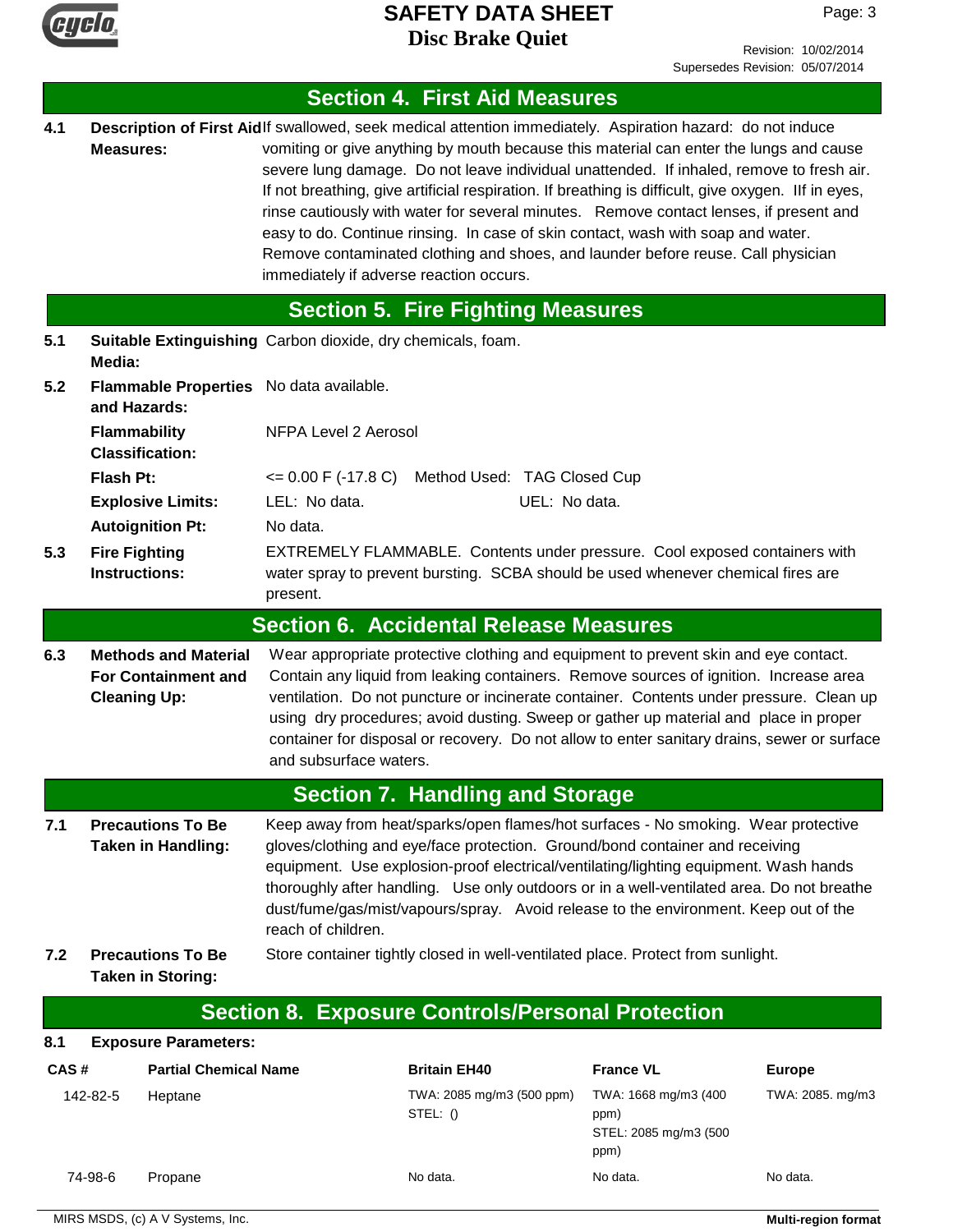

|                           |                                                    |                                                             | <b>DISC DTAKE QUIEL</b>                                                                                                                                                                           |                                                      | Revision: 10/02/2014<br>Supersedes Revision: 05/07/2014 |  |
|---------------------------|----------------------------------------------------|-------------------------------------------------------------|---------------------------------------------------------------------------------------------------------------------------------------------------------------------------------------------------|------------------------------------------------------|---------------------------------------------------------|--|
| 108-88-3                  | Toluene                                            |                                                             | TWA: 191 mg/m3 (50 ppm)<br>STEL: 384 mg/m3 (100 ppm)                                                                                                                                              | TWA: 192 mg/m3 (50 ppm)<br>STEL: 384 mg/m3 (100 ppm) | TWA: 192 mg/m3<br>STEL: 384 mg/m3                       |  |
| 106-97-8                  | <b>Butane</b>                                      |                                                             | TWA: 1450 mg/m3 (600 ppm)<br>STEL: 1810 mg/m3 (750 ppm)                                                                                                                                           | TWA: 1900 mg/m3 (800<br>ppm)                         | No data.                                                |  |
| CAS#                      | <b>Partial Chemical Name</b>                       |                                                             | <b>OSHA TWA</b>                                                                                                                                                                                   | <b>ACGIH TWA</b>                                     | <b>Other Limits</b>                                     |  |
| 142-82-5                  | Heptane                                            |                                                             | PEL: 500 ppm                                                                                                                                                                                      | TLV: 400 ppm                                         | No data.                                                |  |
| 74-98-6                   | Propane                                            |                                                             | PEL: 1000 ppm                                                                                                                                                                                     | TLV: (2500 ppm)                                      | No data.                                                |  |
| 108-88-3                  | Toluene                                            |                                                             | PEL: 200 ppm<br>STEL: 500 ppm/(10min)<br>CEIL: 300 ppm                                                                                                                                            | TLV: 50 ppm                                          | No data.                                                |  |
| 106-97-8                  | <b>Butane</b>                                      |                                                             | No data.                                                                                                                                                                                          | TLV: (800 ppm)                                       | No data.                                                |  |
| 8.2                       | <b>Exposure Controls:</b>                          |                                                             |                                                                                                                                                                                                   |                                                      |                                                         |  |
| 8.2.1                     | <b>Engineering Controls</b><br>(Ventilation etc.): |                                                             | Exhaust ventilation. Showers. Eyewash stations.                                                                                                                                                   |                                                      |                                                         |  |
| 8.2.2                     | <b>Personal protection equipment:</b>              |                                                             |                                                                                                                                                                                                   |                                                      |                                                         |  |
|                           | <b>Eye Protection:</b>                             | Wear safety glasses or goggles to protect against exposure. |                                                                                                                                                                                                   |                                                      |                                                         |  |
| <b>Protective Gloves:</b> |                                                    | Use chemical resistant gloves for prolonged skin contact.   |                                                                                                                                                                                                   |                                                      |                                                         |  |
|                           | <b>Other Protective</b>                            | Rubber apron.                                               |                                                                                                                                                                                                   |                                                      |                                                         |  |
| Clothing:                 |                                                    |                                                             |                                                                                                                                                                                                   |                                                      |                                                         |  |
|                           | (Specify Type):                                    |                                                             | Respiratory Equipment Use an approved NIOSH organic vapor respirator below the TLV. If TLV is exceeded or<br>overexposure is likely, use positive pressure or self-contained breathing apparatus. |                                                      |                                                         |  |
|                           |                                                    |                                                             | <b>Section 9. Physical and Chemical Properties</b>                                                                                                                                                |                                                      |                                                         |  |

## **Section 9. Physical and Chemical Properties**

| 9.1 |  |  | Information on Basic Physical and Chemical Properties |
|-----|--|--|-------------------------------------------------------|
|-----|--|--|-------------------------------------------------------|

| <b>Physical States:</b>                 | [X] Liquid<br>1 Gas<br>1 Solid                      |               |
|-----------------------------------------|-----------------------------------------------------|---------------|
| <b>Appearance and Odor:</b>             | Clear, colorless spray/mist. Typical solvent odor.  |               |
| <b>Melting Point:</b>                   | NE.                                                 |               |
| <b>Boiling Point:</b>                   | No data.                                            |               |
| <b>Flash Pt:</b>                        | $\leq$ 0.00 F (-17.8 C) Method Used: TAG Closed Cup |               |
| <b>Evaporation Rate:</b>                | NE.                                                 |               |
| <b>Explosive Limits:</b>                | LEL: No data.                                       | UEL: No data. |
| Vapor Pressure (vs. Air or<br>$mm Hg$ : | NE.                                                 |               |
| Vapor Density (vs. $Air = 1$ ):         | ΝE                                                  |               |
| Specific Gravity (Water $= 1$ ):        | .81                                                 |               |
| <b>Solubility in Water:</b>             | Negligible                                          |               |
| <b>Autoignition Pt:</b>                 | No data.                                            |               |
| Viscosity:                              | ΝE                                                  |               |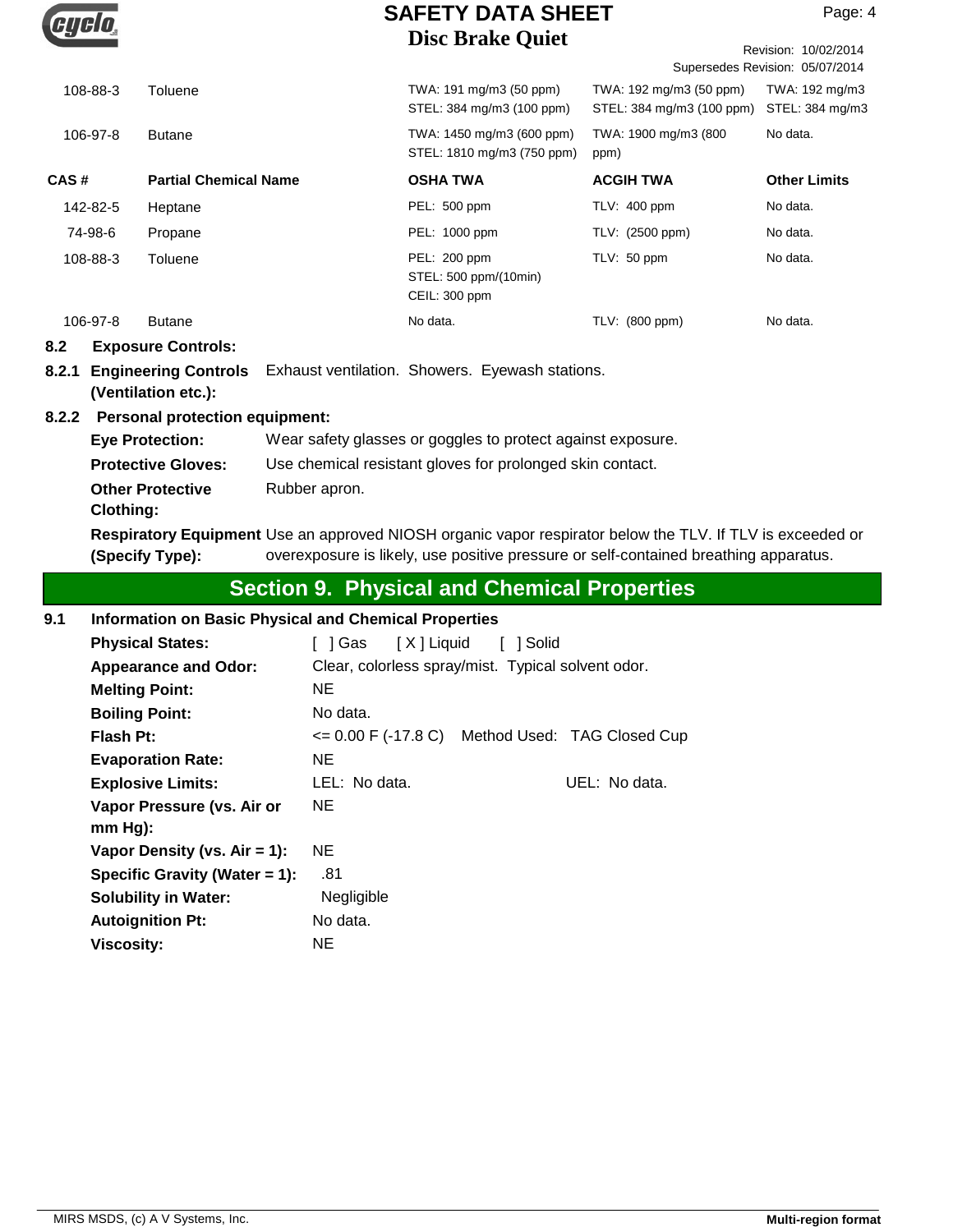

Page: 5

#### **9.2 Other Information**

**Percent Volatile:** 88.5 % by weight.

|      | Percent volatile:                                    | 88.5 % Dy weight.                                                                                                                                            |
|------|------------------------------------------------------|--------------------------------------------------------------------------------------------------------------------------------------------------------------|
|      |                                                      | <b>Section 10. Stability and Reactivity</b>                                                                                                                  |
| 10.1 | <b>Reactivity:</b>                                   | No data available.                                                                                                                                           |
| 10.2 | <b>Stability:</b>                                    | Unstable [ ]<br>Stable [X]                                                                                                                                   |
| 10.3 | <b>Conditions To Avoid -</b>                         | No data available.                                                                                                                                           |
|      | <b>Hazardous Reactions:</b>                          |                                                                                                                                                              |
|      | <b>Possibility of</b><br><b>Hazardous Reactions:</b> | Will not occur [X]<br>Will occur [ ]                                                                                                                         |
| 10.4 | <b>Conditions To Avoid -</b><br>Instability:         | Keep away from heat, sparks and flame. Temperature over 120 degrees F.                                                                                       |
| 10.5 | Incompatibility -<br><b>Materials To Avoid:</b>      | Strong acids. Strong oxidizing agents.                                                                                                                       |
| 10.6 | <b>Hazardous</b><br><b>Decomposition Or</b>          | Carbon monoxide. Carbon dioxide.                                                                                                                             |
|      | <b>Byproducts:</b>                                   |                                                                                                                                                              |
|      |                                                      | <b>Section 11. Toxicological Information</b>                                                                                                                 |
| 11.1 | Information on<br><b>Toxicological Effects:</b>      | No data available.                                                                                                                                           |
|      |                                                      | CAS# 142-82-5:                                                                                                                                               |
|      |                                                      | Other Studies:, TDLo, Oral, Rat, 60.00 GM/KG, 3 W.                                                                                                           |
|      |                                                      | Results:                                                                                                                                                     |
|      |                                                      | Kidney, Ureter, Bladder: Changes in liver weight.<br>- National Technical Information Service, Vol/p/yr: OTS0571116,                                         |
|      |                                                      | Other Studies:, TDLo, Oral, Rat, 260.0 GM/KG, 13 W.<br>Results:                                                                                              |
|      |                                                      | Kidney, Ureter, Bladder: Changes in bladder weight.                                                                                                          |
|      |                                                      | Endocrine: Hypoglycemia.                                                                                                                                     |
|      |                                                      | Nutritional and Gross Metabolic: Weight loss or decreased weight gain.                                                                                       |
|      |                                                      | - National Technical Information Service, Vol/p/yr: OTS0571116,                                                                                              |
|      |                                                      | Other Studies:, TCLo, Inhalation, Rat, 4000. PPM, 6 D.<br>Results:                                                                                           |
|      |                                                      | Brain and Coverings: Recordings from specific areas of CNS.                                                                                                  |
|      |                                                      | Sense Organs and Special Senses (Nose, Eye, Ear, and Taste): Ear: Changes in                                                                                 |
|      |                                                      | cochlear structure or function.                                                                                                                              |
|      |                                                      | Nutritional and Gross Metabolic: Weight loss or decreased weight gain.<br>- Pharmacology and Toxicology, Munksgaard International Pub., POB 2148, Copenhagen |
|      |                                                      | K Denmark, Vol/p/yr: 76,41, 1995                                                                                                                             |
|      |                                                      | Other Studies:, TDLo, Intraperitoneal, Rat, 9625. MG/KG, 7 D.                                                                                                |
|      |                                                      | Results:                                                                                                                                                     |
|      |                                                      | Liver: Other changes.                                                                                                                                        |
|      |                                                      | Blood: Changes in serum composition (e.g.<br>Biochemical: Enzyme inhibition, induction, or change in blood or tissue levels: Multiple                        |
|      |                                                      | enzyme effects.                                                                                                                                              |
|      |                                                      | - Toxicology Letters., Elsevier Science Pub. B.V., POB 211, 1000 AE, Amsterdam 1000                                                                          |
|      |                                                      | AE Netherlands, Vol/p/yr: 14,169, 1982                                                                                                                       |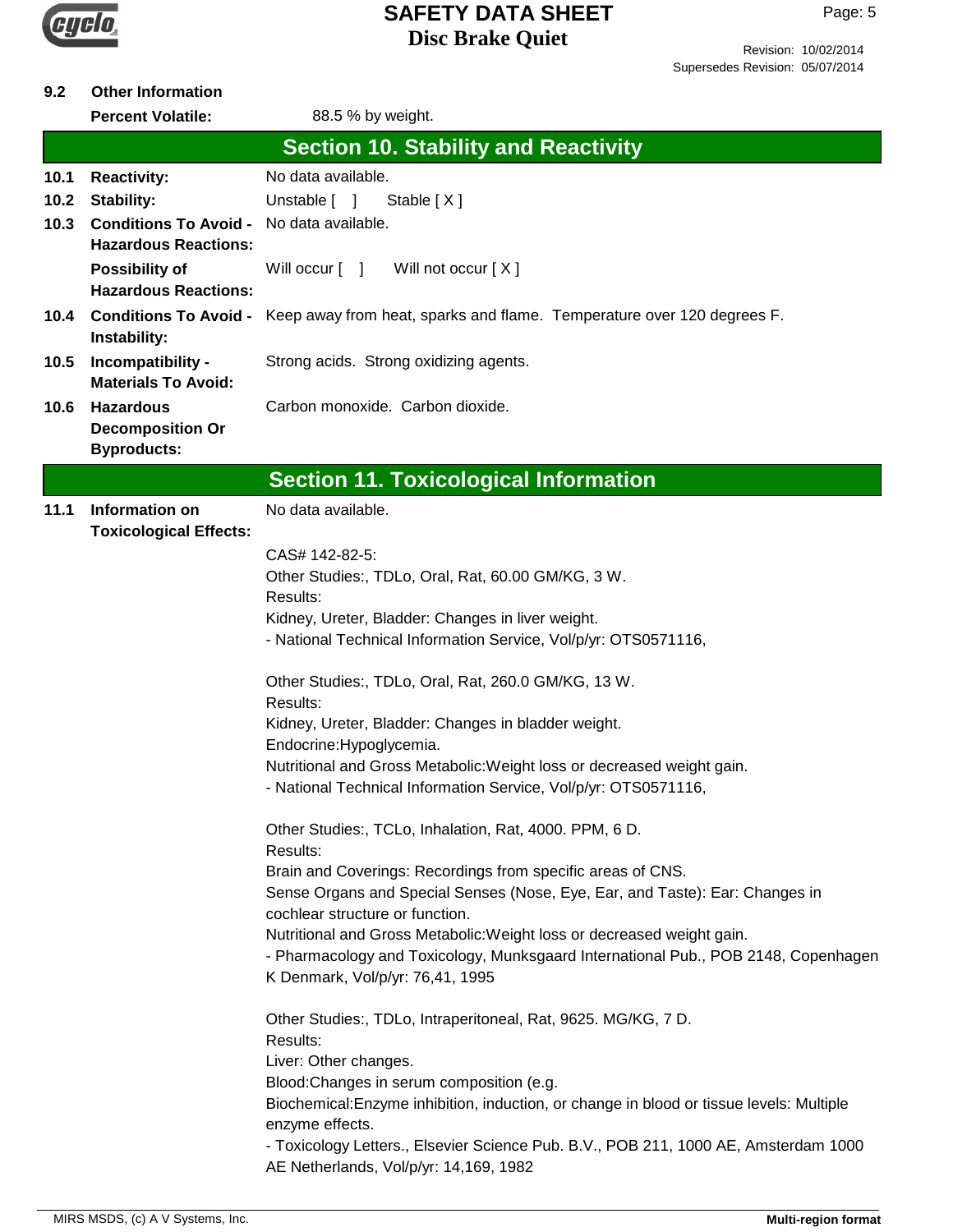

Revision: 10/02/2014 Supersedes Revision: 05/07/2014

Other Studies:, TDLo, Intraperitoneal, Rat, 8840. MG/KG, 45 D. Results: Liver: Other changes. Biochemical:Enzyme inhibition, induction, or change in blood or tissue levels: Phosphatases. Biochemical:Enzyme inhibition, induction, or change in blood or tissue levels: Hepatic microsomal mixed oxidase (dealkylation, hydroxylation, etc.) - JAT, Journal of Applied Toxicology., John Wiley & Sons Ltd., Baffins Lane, Chichester, W.Sussex PO19 1UD UK, Vol/p/yr: 8,81, 1988 Acute toxicity, TCLo, Inhalation, Human, 1000. PPM, 6 M. Results: Behavioral: Hallucinations, distorted perceptions. - "U.S. Bureau of Mines Report of Investigation No. 2979," Patty, F.A., and W.P. Yant, 1929 Volume, Vol/p/yr: 2979,-, 1929 Acute toxicity, LC50, Inhalation, Rat, 103.0 GM/M3, 4 H. Results: Behavioral: Change in motor activity (specific assay). Behavioral: Alteration of classical conditioning. - Gigiena Truda i Professional'nye Zabolevaniya.(Labor Hygiene and Occupational Disease), V/O Mezhdunarodnaya Kniga, Moscow 113095 Russia, Vol/p/yr: 32(10),23, 1988 Acute toxicity, LCLO, Inhalation, Mouse, 59.00 GM/M3, 41 M. Results: Behavioral: Convulsions or effect on seizure threshold. - Biochemische Zeitschrift., For publisher information, see EJBCAI, Berlin Germany, Vol/p/yr: 115,235, 1921 Acute toxicity, LD50, Intravenous, Mouse, 222.0 MG/KG. Results: Brain and Coverings: Changes in circulation (hemorrhage,thrombosis, etc. Lungs, Thorax, or Respiration:Dyspnea. Gastrointestinal:Nausea or vomiting. - Journal of Pharmaceutical Sciences., American Pharmaceutical Assoc., 2215 Constitution Ave., NW, Washington, DC 20037, Vol/p/yr: 67,566, 1978

| CAS#     | <b>Hazardous Components (Chemical Name)</b> | <b>NTP</b> | <b>IARC</b> | <b>ACGIH</b> | <b>OSHA</b> |
|----------|---------------------------------------------|------------|-------------|--------------|-------------|
| 142-82-5 | Heptane                                     | n.a.       | n.a.        | n.a.         | n.a.        |
| 74-98-6  | Propane                                     | n.a.       | n.a.        | n.a.         | n.a.        |
| 108-88-3 | Toluene                                     | n.a.       | 3           | A4           | n.a.        |
| 106-97-8 | <b>Butane</b>                               | n.a.       | n.a.        | n.a.         | n.a.        |
|          |                                             |            |             |              |             |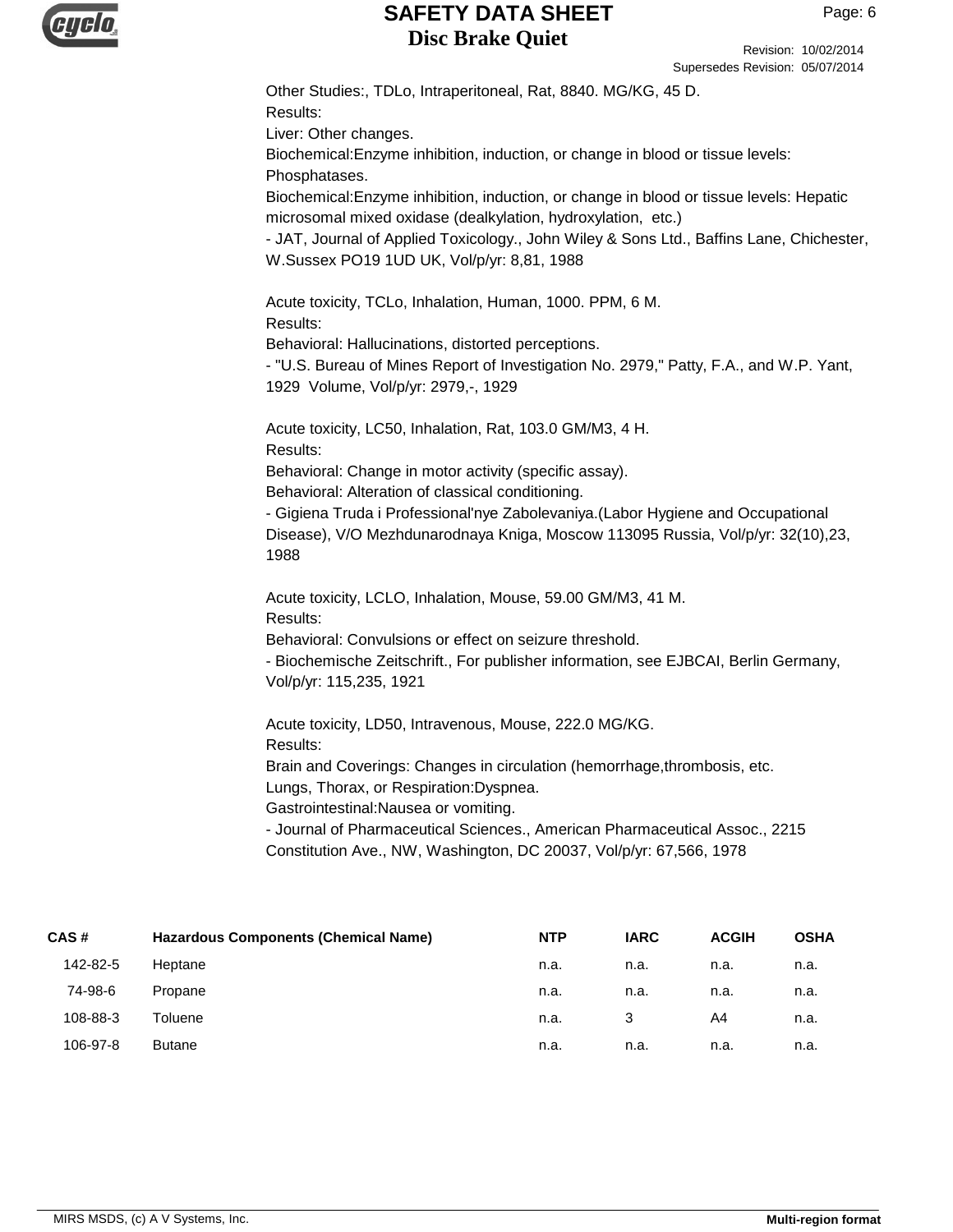

Revision: 10/02/2014 Supersedes Revision: 05/07/2014

|      |                  | <b>Section 12. Ecological Information</b>                                                |
|------|------------------|------------------------------------------------------------------------------------------|
| 12.1 | <b>Toxicity:</b> | CAS# 142-82-5:                                                                           |
|      |                  | Effective concentration to 50% of test organisms., Water Flea (Daphnia magna), 82500.    |
|      |                  | UG/L, 96 H, Intoxication,, Water temperature: 28.00 C (82.4 F) C.                        |
|      |                  | Results:                                                                                 |
|      |                  | No observed effect.                                                                      |
|      |                  | - Acute Toxicity of Petroleum Products, Crude Oil andOil Refinery Effluent on Plankton,  |
|      |                  | Benthic Invertebrates and Fish, Das, P.K.M.K., and S.K. Konar, 1988                      |
|      |                  | LC50, Water Flea (Daphnia magna), 50.00 MG/L, 24 H, Intoxication,, Water temperature:    |
|      |                  | 20.00 C (68.0 F) - 22.00 C (71.6 F) C, pH: 7.70, Hardness: 16.00 dH.                     |
|      |                  | Results:                                                                                 |
|      |                  | No observed effect.                                                                      |
|      |                  | - Results of the Damaging Effect of Water Pollutants on Daphnia magna (Befunde der       |
|      |                  | Schadwirkung Wassergefahrdender Stoffe Gegen Daphnia magna), Bringmann, G., and          |
|      |                  | R. Kuhn, 1977                                                                            |
|      |                  | LC50, Western Mosquitofish (Gambusia affinis), adult(s), 4924000. UG/L, 48 H, Mortality, |
|      |                  | Water temperature: 20.00 C (68.0 F) - 27.00 C (80.6 F) C, pH: 8.90.                      |
|      |                  | Results:                                                                                 |
|      |                  | Age Effects.                                                                             |
|      |                  | - Toxicity to Gambusia affinis of Certain Pure Chemicals in Turbid Waters, Wallen, I.E., |
|      |                  | W.C. Greer, and R. Lasater, 1957                                                         |
|      |                  | LC50, Western Mosquitofish (Gambusia affinis), adult(s), 4924000. UG/L, 24 H, Mortality, |
|      |                  | Water temperature: 20.00 C (68.0 F) - 27.00 C (80.6 F) C, pH: 8.90.                      |
|      |                  | Results:                                                                                 |
|      |                  | Age Effects.                                                                             |
|      |                  | - Toxicity to Gambusia affinis of Certain Pure Chemicals in Turbid Waters, Wallen, I.E., |
|      |                  | W.C. Greer, and R. Lasater, 1957                                                         |
|      |                  | Not reported., Western Mosquitofish (Gambusia affinis), adult(s), 5600000. UG/L, 96 H,   |
|      |                  | Mortality, Water temperature: 20.00 C (68.0 F) - 27.00 C (80.6 F) C, pH: 8.90.           |
|      |                  | Results:                                                                                 |
|      |                  | No observed effect.                                                                      |
|      |                  | - Toxicity to Gambusia affinis of Certain Pure Chemicals in Turbid Waters, Wallen, I.E., |
|      |                  | W.C. Greer, and R. Lasater, 1957                                                         |
|      |                  | LC50, Western Mosquitofish (Gambusia affinis), adult(s), 4924000. UG/L, 96 H, Mortality, |
|      |                  | Water temperature: 20.00 C (68.0 F) - 27.00 C (80.6 F) C, pH: 8.90.                      |
|      |                  | Results:                                                                                 |
|      |                  | No observed effect.                                                                      |
|      |                  | - Toxicity to Gambusia affinis of Certain Pure Chemicals in Turbid Waters, Wallen, I.E., |
|      |                  | W.C. Greer, and R. Lasater, 1957                                                         |
|      |                  | Not reported., Coho Salmon, Silver Salmon (Oncorhynchus kisutch), 100000. UG/L, 96 H,    |
|      |                  | Mortality, Water temperature: 8.00 C (46.4 F) C, pH: 8.10.                               |
|      |                  | Results:                                                                                 |
|      |                  | Age Effects.                                                                             |
|      |                  | - Effects of Some Components of Crude Oil on Young Coho Salmon, Morrow, J.E., R.L.       |
|      |                  | Gritz, and M.P. Kirton, 1975                                                             |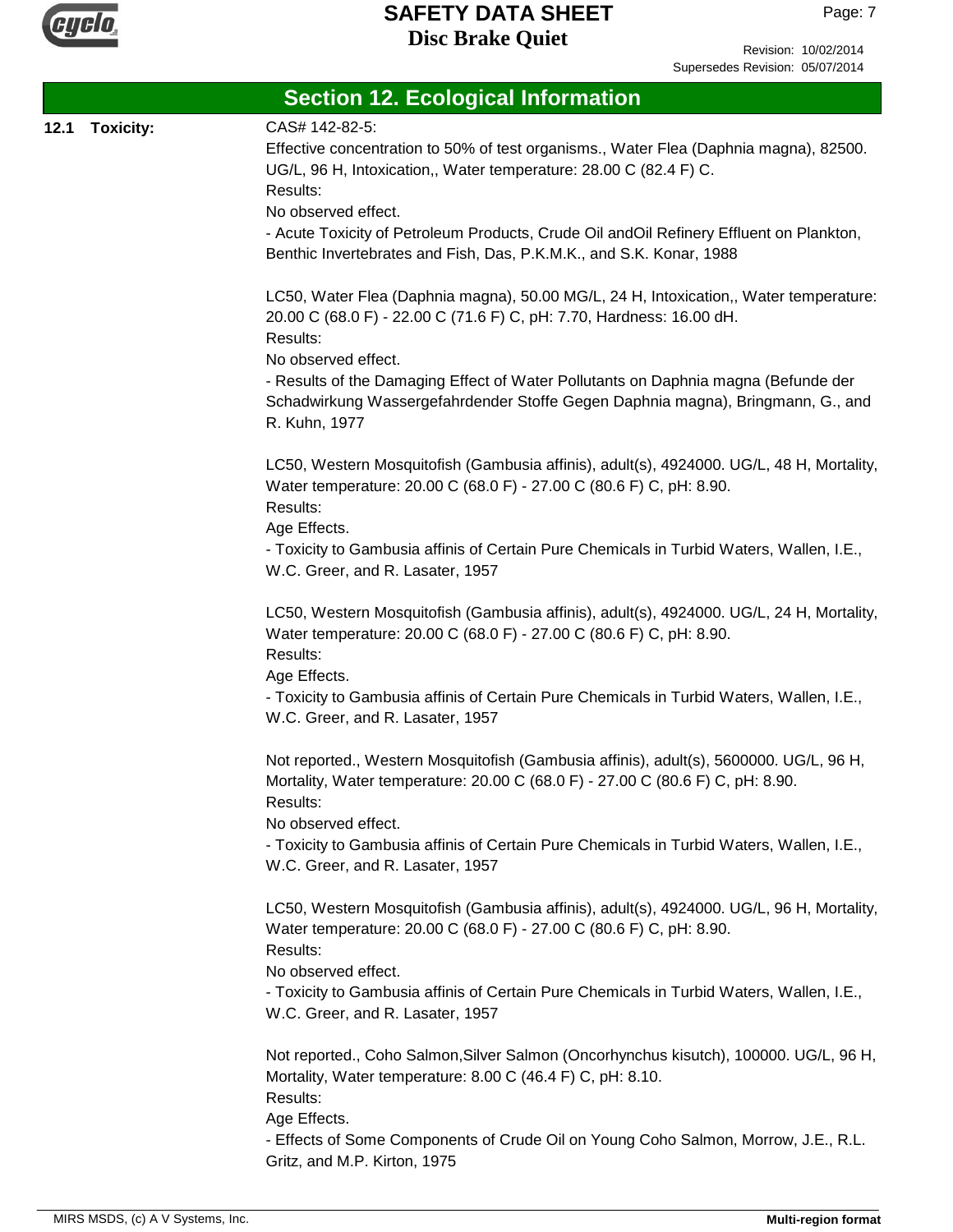

Revision: 10/02/2014 Supersedes Revision: 05/07/2014

LC50, Mozambique Tilapia (Oreochromis mossambicus), 375000. UG/L, 96 H, Mortality, Water temperature: 27.80 C (82.0 F) C. Results: No observed effect.

- Acute Toxicity of n-Heptane and n-Hexane on Worm and Fish, Ghatak, D.B., M.M. Hossain, and S.K. Konar, 1988

LC50, Midge Family (Chironomidae), larva(e), 838000. UG/L, 96 H, Intoxication,, Water temperature: 28.00 C (82.4 F) C, pH: 7.00, Hardness: 260.00 MG/L. Results:

No observed effect.

- Acute Toxicity of Petroleum Products, Crude Oil andOil Refinery Effluent on Plankton, Benthic Invertebrates and Fish, Das, P.K.M.K., and S.K. Konar, 1988

Effective concentration to 50% of test organisms., Algae (Algae), 1500. UG/L, 8 H, Physiology.

Results:

No observed effect.

- Gulf Underwater Flare Experiment (GUFEX): Effects of Hydrocarbons on Phytoplankton, Brooks, J.M., G.A. Fryxell, D.F. Reid, and W.M. Sackett, 1977

Not reported., Pacific Oyster (Crassostrea gigas), egg(s), 3400000. UG/L, 48 H, Mortality, Water temperature: 20.00 C (68.0 F) - 21.50 C (70.7 F) C. Results:

No observed effect.

- The Effect of Alaskan Crude Oil and Selected Hydrocarbon Compounds on Embryonic Development of the Pacfic Oyster, Crassostrea gigas, Legore, R.S., 1974

LC50, Oligochaete (Branchiura sowerbyi), 2500000. UG/L, 96 H, Mortality, Water temperature: 27.80 C (82.0 F) C.

Results:

No observed effect.

- Acute Toxicity of n-Heptane and n-Hexane on Worm and Fish, Ghatak, D.B., M.M. Hossain, and S.K. Konar, 1988

Effective concentration to 50% of test organisms., Snail (Viviparus bengalensis), 472000. UG/L, 96 H, Intoxication,, Water temperature: 28.00 C (82.4 F) C. Results:

No observed effect.

- Acute Toxicity of Petroleum Products, Crude Oil andOil Refinery Effluent on Plankton, Benthic Invertebrates and Fish, Das, P.K.M.K., and S.K. Konar, 1988

Lethal concentration to 0% of test organisms., Carp (Leuciscus idus ssp. melanotus), 220.0 MG/L, 48 H, Mortality.

Results:

No observed effect.

- Results of the Investigation of 200 Chemical Compounds for Acute Fish Toxicity with the Golden Orfe Test (Ergebnisse der Untersuchung von 200 Chemischen Verbindungen auf Akute Fischtoxizitat mit dem Goldorfentest), Juhnke, I., and D. Luedemann, 1978

LC50, Carp (Leuciscus idus ssp. melanotus), 270.0 MG/L, 48 H, Mortality. Results: No observed effect.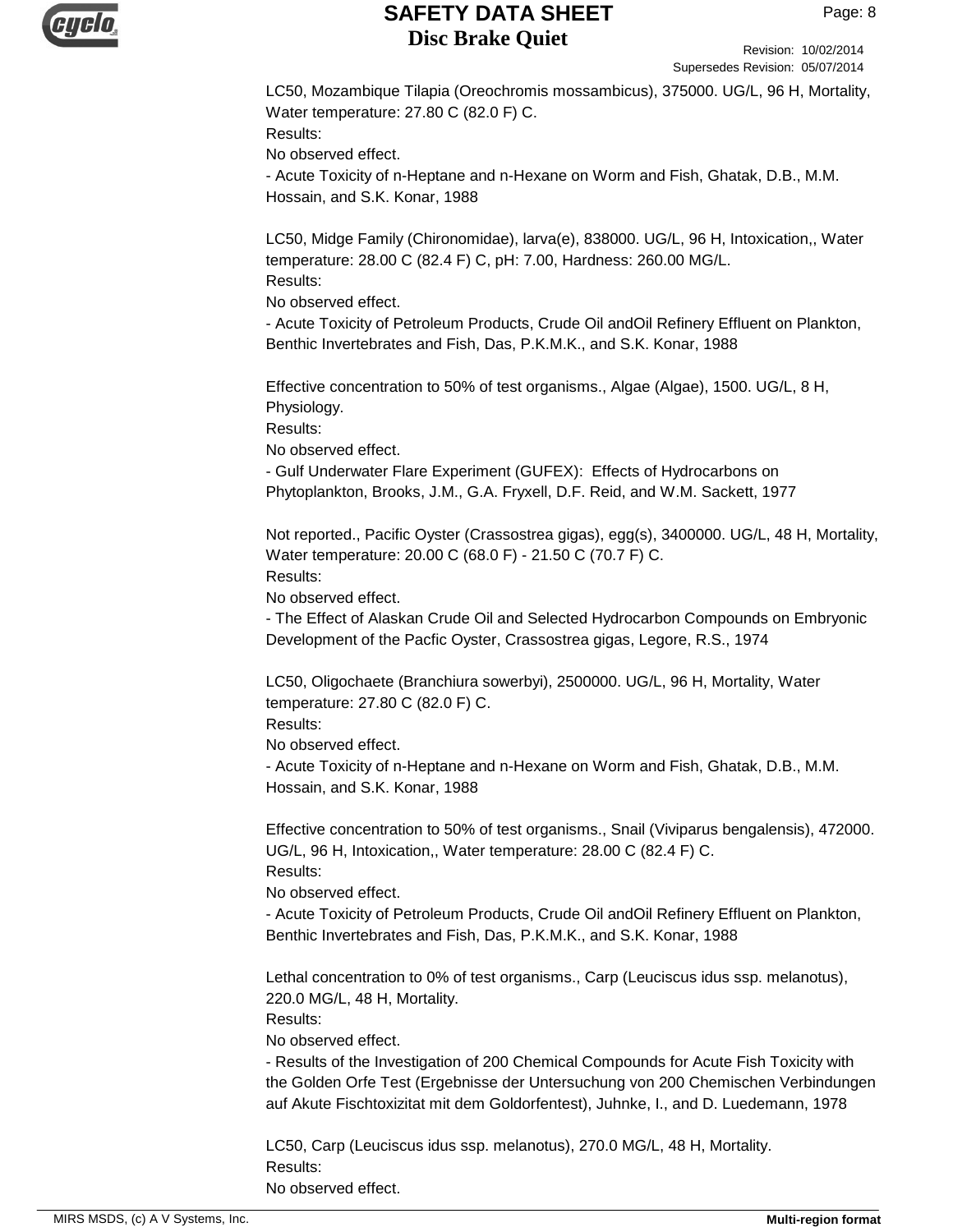

Revision: 10/02/2014 Supersedes Revision: 05/07/2014

- Results of the Investigation of 200 Chemical Compounds for Acute Fish Toxicity with the Golden Orfe Test (Ergebnisse der Untersuchung von 200 Chemischen Verbindungen auf Akute Fischtoxizitat mit dem Goldorfentest), Juhnke, I., and D. Luedemann, 1978

Lethal concentration to 100% of test organisms., Carp (Leuciscus idus ssp. melanotus), 350.0 MG/L, 48 H, Mortality.

Results:

No observed effect.

- Results of the Investigation of 200 Chemical Compounds for Acute Fish Toxicity with the Golden Orfe Test (Ergebnisse der Untersuchung von 200 Chemischen Verbindungen auf Akute Fischtoxizitat mit dem Goldorfentest), Juhnke, I., and D. Luedemann, 1978

Lethal concentration to 0% of test organisms., Carp (Leuciscus idus ssp. melanotus), 1370. MG/L, 48 H, Mortality.

Results:

No observed effect.

- Results of the Investigation of 200 Chemical Compounds for Acute Fish Toxicity with the Golden Orfe Test (Ergebnisse der Untersuchung von 200 Chemischen Verbindungen auf Akute Fischtoxizitat mit dem Goldorfentest), Juhnke, I., and D. Luedemann, 1978

LC50, Carp (Leuciscus idus ssp. melanotus), 2940. MG/L, 48 H, Mortality. Results:

No observed effect.

- Results of the Investigation of 200 Chemical Compounds for Acute Fish Toxicity with the Golden Orfe Test (Ergebnisse der Untersuchung von 200 Chemischen Verbindungen auf Akute Fischtoxizitat mit dem Goldorfentest), Juhnke, I., and D. Luedemann, 1978

Lethal concentration to 100% of test organisms., Carp (Leuciscus idus ssp. melanotus), 3420. MG/L, 48 H, Mortality.

Results:

No observed effect.

- Results of the Investigation of 200 Chemical Compounds for Acute Fish Toxicity with the Golden Orfe Test (Ergebnisse der Untersuchung von 200 Chemischen Verbindungen auf Akute Fischtoxizitat mit dem Goldorfentest), Juhnke, I., and D. Luedemann, 1978

## **Section 13. Disposal Considerations**

**13.1 Waste Disposal** Dispose of contents/container in accordance with local/regional/national/international regulation. **Waste Disposal Method:**

# **Section 14. Transport Information**

#### **14.1 LAND TRANSPORT (US DOT):**

**DOT Proper Shipping Name:** Consumer Commodity **DOT Hazard Class:** ORM-D ORM-D **UN/NA Number:**

#### **14.1 LAND TRANSPORT (European ADR/RID):**

| <b>ADR/RID Shipping Name:</b> | Aerosols, Ltd. Qty. |
|-------------------------------|---------------------|
| <b>UN Number:</b>             | 1950                |
| <b>Hazard Class:</b>          | N.A.                |

**ADR Classification:** 2.1

MIRS MSDS, (c) A V Systems, Inc. **Multi-region format Multi-region format Multi-region format**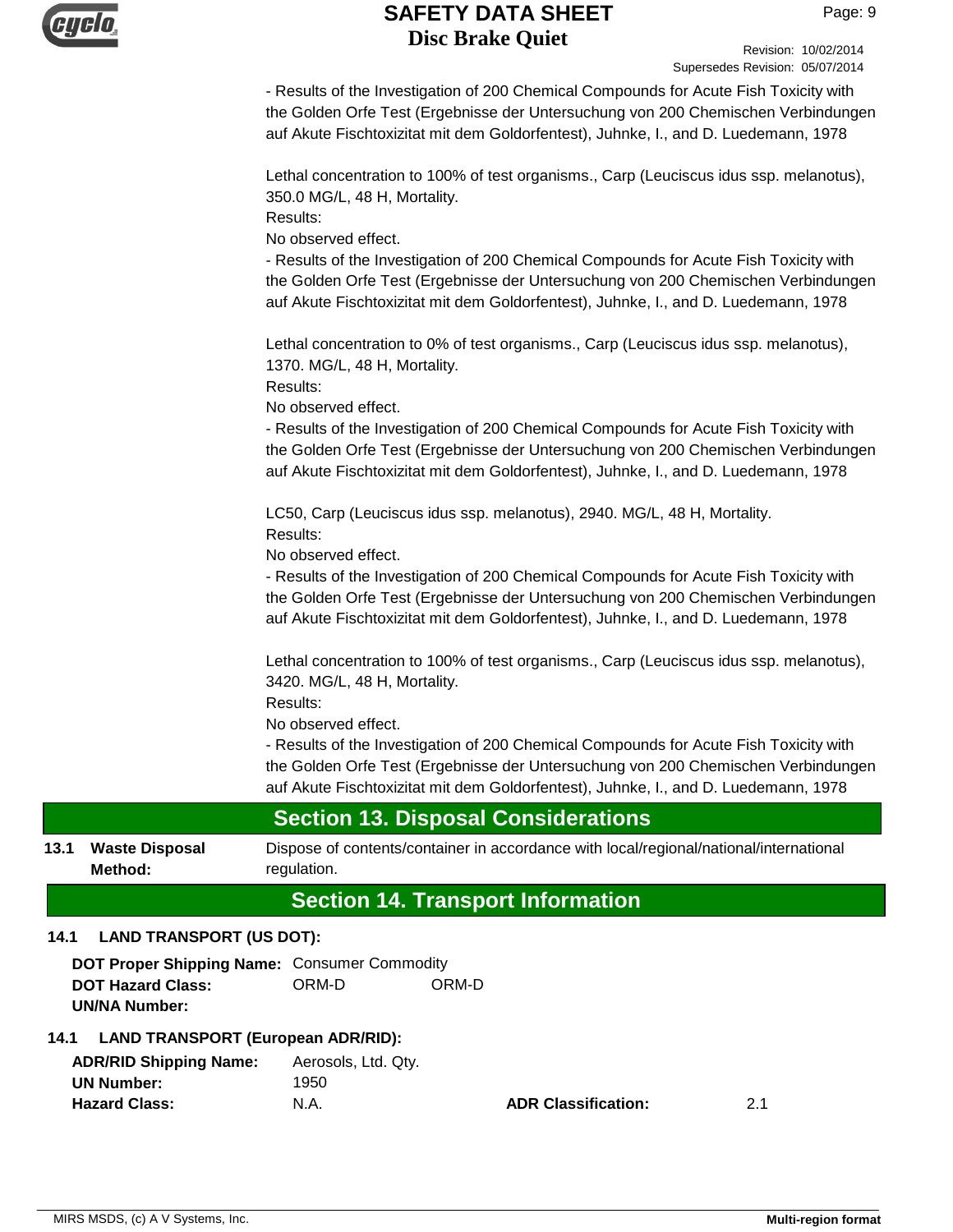|                                                           |                                                                                                     |                                                                       | <b>SAFETY DATA SHEET</b><br><b>Disc Brake Quiet</b> |                                                  | Page: 10<br>Revision: 10/02/2014                                                                                                                                                                                                            |
|-----------------------------------------------------------|-----------------------------------------------------------------------------------------------------|-----------------------------------------------------------------------|-----------------------------------------------------|--------------------------------------------------|---------------------------------------------------------------------------------------------------------------------------------------------------------------------------------------------------------------------------------------------|
|                                                           |                                                                                                     |                                                                       |                                                     |                                                  | Supersedes Revision: 05/07/2014                                                                                                                                                                                                             |
| 14.2<br><b>UN Number:</b><br><b>Hazard Class:</b><br>14.3 | <b>MARINE TRANSPORT (IMDG/IMO):</b><br><b>IMDG/IMO Shipping Name:</b><br>AIR TRANSPORT (ICAO/IATA): | Aerosols, Ltd. Qty.<br>1950<br>N.A.                                   | <b>Packing Group:</b>                               | <b>IMDG Classification:</b>                      | 2.1                                                                                                                                                                                                                                         |
| <b>UN Number:</b>                                         | <b>ICAO/IATA Shipping Name:</b>                                                                     | Aerosols, flammable, 2.1, Ltd. Qty.<br>1950                           |                                                     |                                                  |                                                                                                                                                                                                                                             |
| <b>Hazard Class:</b>                                      |                                                                                                     | N.A.                                                                  | <b>IATA Classification:</b>                         |                                                  | 2.1                                                                                                                                                                                                                                         |
|                                                           |                                                                                                     | <b>Section 15. Regulatory Information</b>                             |                                                     |                                                  |                                                                                                                                                                                                                                             |
|                                                           |                                                                                                     | EPA SARA (Superfund Amendments and Reauthorization Act of 1986) Lists |                                                     |                                                  |                                                                                                                                                                                                                                             |
| CAS#                                                      |                                                                                                     | <b>Hazardous Components (Chemical Name)</b>                           | S. 302 (EHS)                                        | S. 304 RQ                                        | S. 313 (TRI)                                                                                                                                                                                                                                |
| 142-82-5                                                  | Heptane                                                                                             |                                                                       | No                                                  | No                                               | No.                                                                                                                                                                                                                                         |
| 74-98-6                                                   | Propane                                                                                             |                                                                       | No                                                  | No.                                              | No.                                                                                                                                                                                                                                         |
| 108-88-3                                                  | Toluene                                                                                             |                                                                       | No                                                  | <b>Yes 1000 LB</b>                               | Yes                                                                                                                                                                                                                                         |
| 106-97-8                                                  | <b>Butane</b>                                                                                       |                                                                       | No                                                  | No                                               | No                                                                                                                                                                                                                                          |
| CAS#                                                      |                                                                                                     | <b>Hazardous Components (Chemical Name)</b>                           | <b>Other US EPA or State Lists</b>                  |                                                  |                                                                                                                                                                                                                                             |
| 142-82-5                                                  | Heptane                                                                                             |                                                                       | WI Air: No                                          |                                                  | CAA HAP, ODC: No; CWA NPDES: No; TSCA: Inventory, 4<br>Test, 8A PAIR; CA PROP.65: No; CA TAC, Title 8: Title 8; MA<br>Oil/HazMat: Yes; MI CMR, Part 5: No; NC TAP: No; NJ EHS:<br>Yes - 1339; NY Part 597: No; PA HSL: Yes - 1; SC TAP: No; |
| 74-98-6                                                   | Propane                                                                                             |                                                                       |                                                     | 597: No; PA HSL: Yes - 1; SC TAP: No; WI Air: No | CAA HAP, ODC: No; CWA NPDES: No; TSCA: Inventory; CA<br>PROP.65: No; CA TAC, Title 8: No; MA Oil/HazMat: Yes; MI<br>CMR, Part 5: No; NC TAP: No; NJ EHS: Yes - 1594; NY Part                                                                |
| 108-88-3                                                  | Toluene                                                                                             |                                                                       | E; SC TAP: Yes; WI Air: Yes                         |                                                  | CAA HAP, ODC: HAP; CWA NPDES: Yes; TSCA: Inventory,<br>8A CAIR; CA PROP.65: Yes; CA TAC, Title 8: TAC, Title 8;<br>MA Oil/HazMat: Yes; MI CMR, Part 5: CMR, Part 5; NC TAP:<br>Yes; NJ EHS: Yes - 1866; NY Part 597: Yes; PA HSL: Yes -     |
| 106-97-8                                                  | <b>Butane</b>                                                                                       |                                                                       |                                                     |                                                  | CAA HAP, ODC: No; CWA NPDES: No; TSCA: Inventory; CA<br>PROP.65: No; CA TAC, Title 8: Title 8; MA Oil/HazMat: Yes;<br>MI CMR, Part 5: No; NC TAP: No; NJ EHS: Yes - 0273; NY<br>Part 597: No; PA HSL: Yes - 1; SC TAP: No; WI Air: No       |
| CAS#                                                      |                                                                                                     | <b>Hazardous Components (Chemical Name)</b>                           | <b>International Regulatory Lists</b>               |                                                  |                                                                                                                                                                                                                                             |
| 142-82-5                                                  | Heptane                                                                                             |                                                                       | Yes                                                 |                                                  | Canadian DSL: Yes; Canadian NDSL: No; Taiwan TCSCA:                                                                                                                                                                                         |
| 74-98-6                                                   | Propane                                                                                             |                                                                       | Yes                                                 |                                                  | Canadian DSL: Yes; Canadian NDSL: No; Taiwan TCSCA:                                                                                                                                                                                         |
| 108-88-3                                                  | Toluene                                                                                             |                                                                       | Yes                                                 |                                                  | Canadian DSL: Yes; Canadian NDSL: No; Taiwan TCSCA:                                                                                                                                                                                         |
| 106-97-8                                                  | <b>Butane</b>                                                                                       |                                                                       | Yes                                                 |                                                  | Canadian DSL: Yes; Canadian NDSL: No; Taiwan TCSCA:                                                                                                                                                                                         |